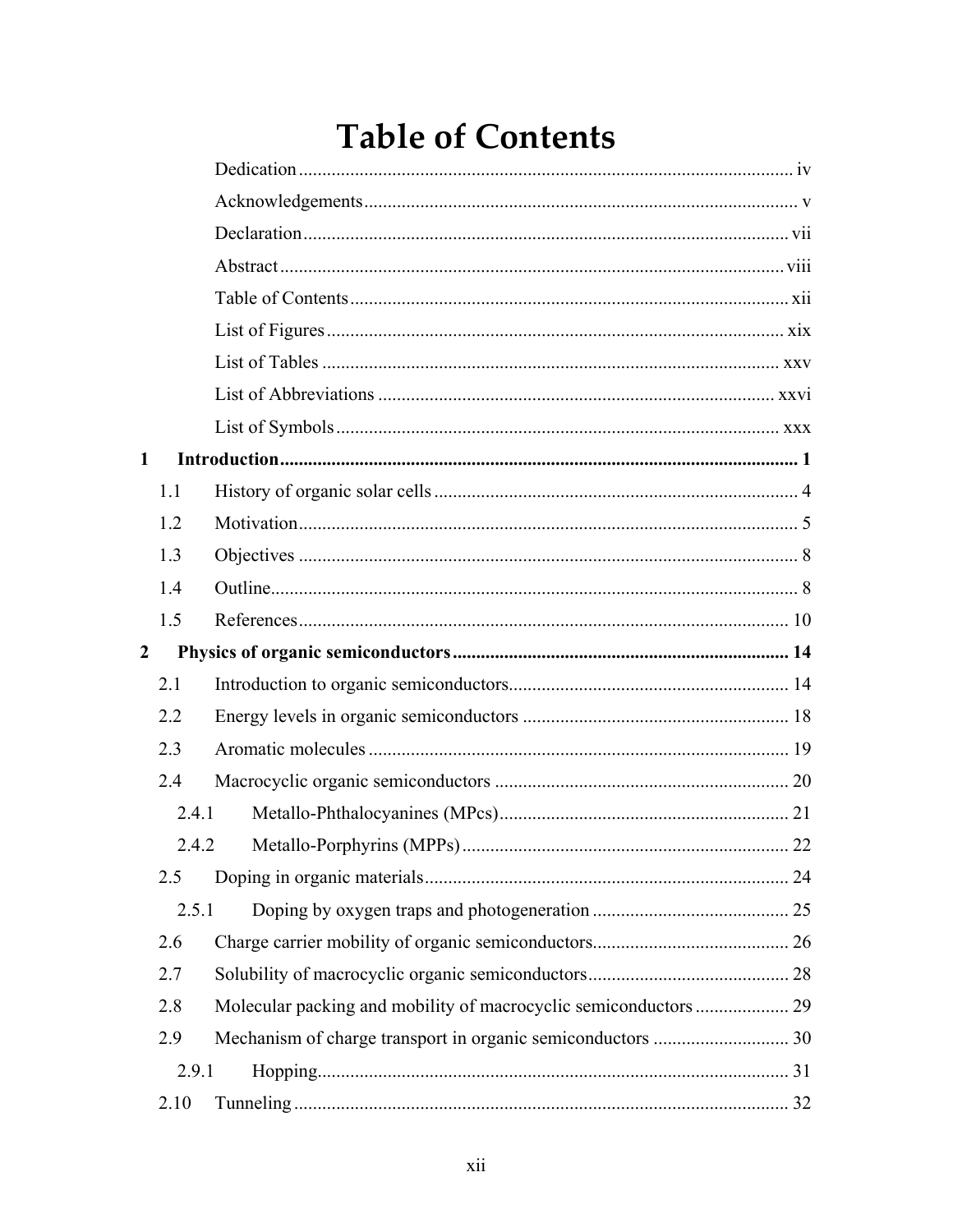|   | 2.11                                                                                                                                                                                                        |                                                                            |  |
|---|-------------------------------------------------------------------------------------------------------------------------------------------------------------------------------------------------------------|----------------------------------------------------------------------------|--|
| 3 |                                                                                                                                                                                                             |                                                                            |  |
|   | 3.1                                                                                                                                                                                                         |                                                                            |  |
|   |                                                                                                                                                                                                             |                                                                            |  |
|   |                                                                                                                                                                                                             |                                                                            |  |
|   |                                                                                                                                                                                                             |                                                                            |  |
|   |                                                                                                                                                                                                             |                                                                            |  |
|   |                                                                                                                                                                                                             |                                                                            |  |
|   |                                                                                                                                                                                                             |                                                                            |  |
|   | 3.2                                                                                                                                                                                                         |                                                                            |  |
|   | 3.3                                                                                                                                                                                                         |                                                                            |  |
|   |                                                                                                                                                                                                             |                                                                            |  |
|   |                                                                                                                                                                                                             |                                                                            |  |
|   |                                                                                                                                                                                                             |                                                                            |  |
|   |                                                                                                                                                                                                             |                                                                            |  |
|   |                                                                                                                                                                                                             |                                                                            |  |
|   | 3.4                                                                                                                                                                                                         |                                                                            |  |
|   | 3.5                                                                                                                                                                                                         |                                                                            |  |
|   |                                                                                                                                                                                                             |                                                                            |  |
|   |                                                                                                                                                                                                             |                                                                            |  |
|   |                                                                                                                                                                                                             |                                                                            |  |
|   |                                                                                                                                                                                                             |                                                                            |  |
|   |                                                                                                                                                                                                             |                                                                            |  |
|   | 3.1.1<br>3.1.2<br>3.1.3<br>3.1.4<br>3.1.5<br>3.1.6<br>3.3.1<br>3.3.2<br>3.3.2.1<br>3.3.2.2<br>3.3.3<br>3.5.1<br>3.5.2<br>3.5.3<br>3.5.4<br>3.5.5<br>3.5.6<br>3.5.7<br>3.5.8<br>3.6<br>3.6.1<br>3.6.2<br>3.7 |                                                                            |  |
|   |                                                                                                                                                                                                             | Incident photon to charge carrier conversion efficiency (IPCE) or external |  |
|   |                                                                                                                                                                                                             |                                                                            |  |
|   |                                                                                                                                                                                                             |                                                                            |  |
|   |                                                                                                                                                                                                             |                                                                            |  |
|   |                                                                                                                                                                                                             |                                                                            |  |
|   |                                                                                                                                                                                                             |                                                                            |  |
|   |                                                                                                                                                                                                             |                                                                            |  |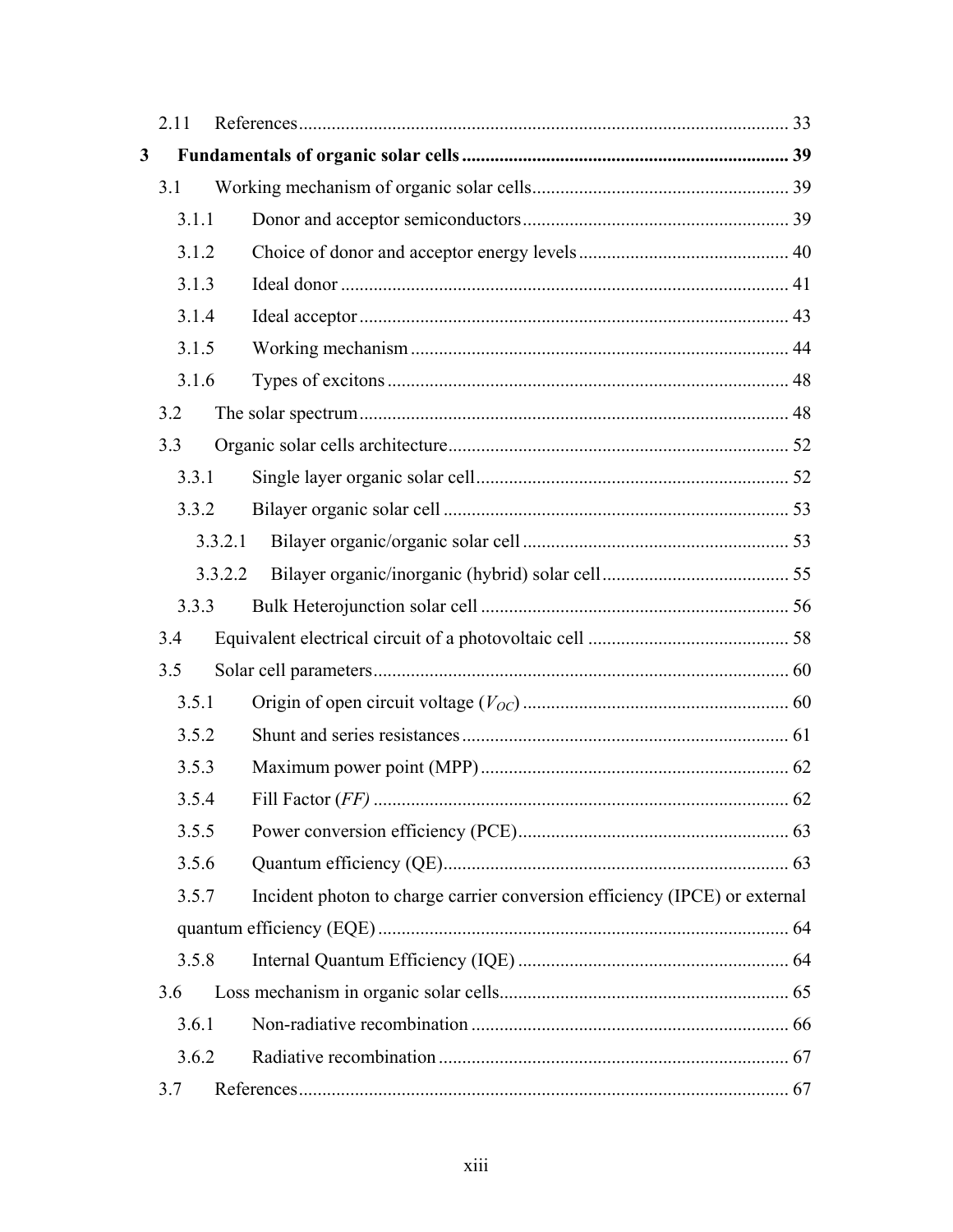| $\overline{\mathbf{4}}$ |         |                                                                  |  |
|-------------------------|---------|------------------------------------------------------------------|--|
|                         | 4.1     |                                                                  |  |
|                         | 4.1.1   |                                                                  |  |
|                         | 4.1.2   |                                                                  |  |
|                         | 4.1.2.1 |                                                                  |  |
|                         | 4.1.2.2 | Poly(3,4-ethylenedioxythiophene):polysytrenesulphonate           |  |
|                         |         |                                                                  |  |
|                         | 4.1.3   |                                                                  |  |
|                         | 4.1.3.1 | Vanadyl 2,9,16,23-tetraphenoxy-29H,31H-phthalocyanine (VOPcPhO)  |  |
|                         |         |                                                                  |  |
|                         | 4.1.3.2 | Copper (II) tetrakis(4-cumylphenoxy) phthalocyanine (Tc-CuPc) 80 |  |
|                         | 4.1.3.3 | 5,10,15,20-Tetraphenyl-21H, 23H-porphine zinc (ZnTPP) 82         |  |
|                         | 4.1.3.4 |                                                                  |  |
|                         | 4.2     |                                                                  |  |
|                         | 4.2.1   |                                                                  |  |
|                         | 4.2.2   |                                                                  |  |
|                         | 4.2.3   |                                                                  |  |
|                         | 4.2.4   |                                                                  |  |
|                         | 4.2.4.1 |                                                                  |  |
|                         | 4.2.4.2 |                                                                  |  |
|                         | 4.2.4.3 |                                                                  |  |
|                         | 4.2.5   |                                                                  |  |
|                         | 4.2.6   |                                                                  |  |
|                         | 4.3     |                                                                  |  |
|                         | 4.3.1   |                                                                  |  |
|                         | 4.3.1.1 |                                                                  |  |
|                         | 4.3.2   |                                                                  |  |
|                         | 4.3.2.1 |                                                                  |  |
|                         | 4.3.2.2 |                                                                  |  |
|                         | 4.4     |                                                                  |  |
|                         | 4.4.1   |                                                                  |  |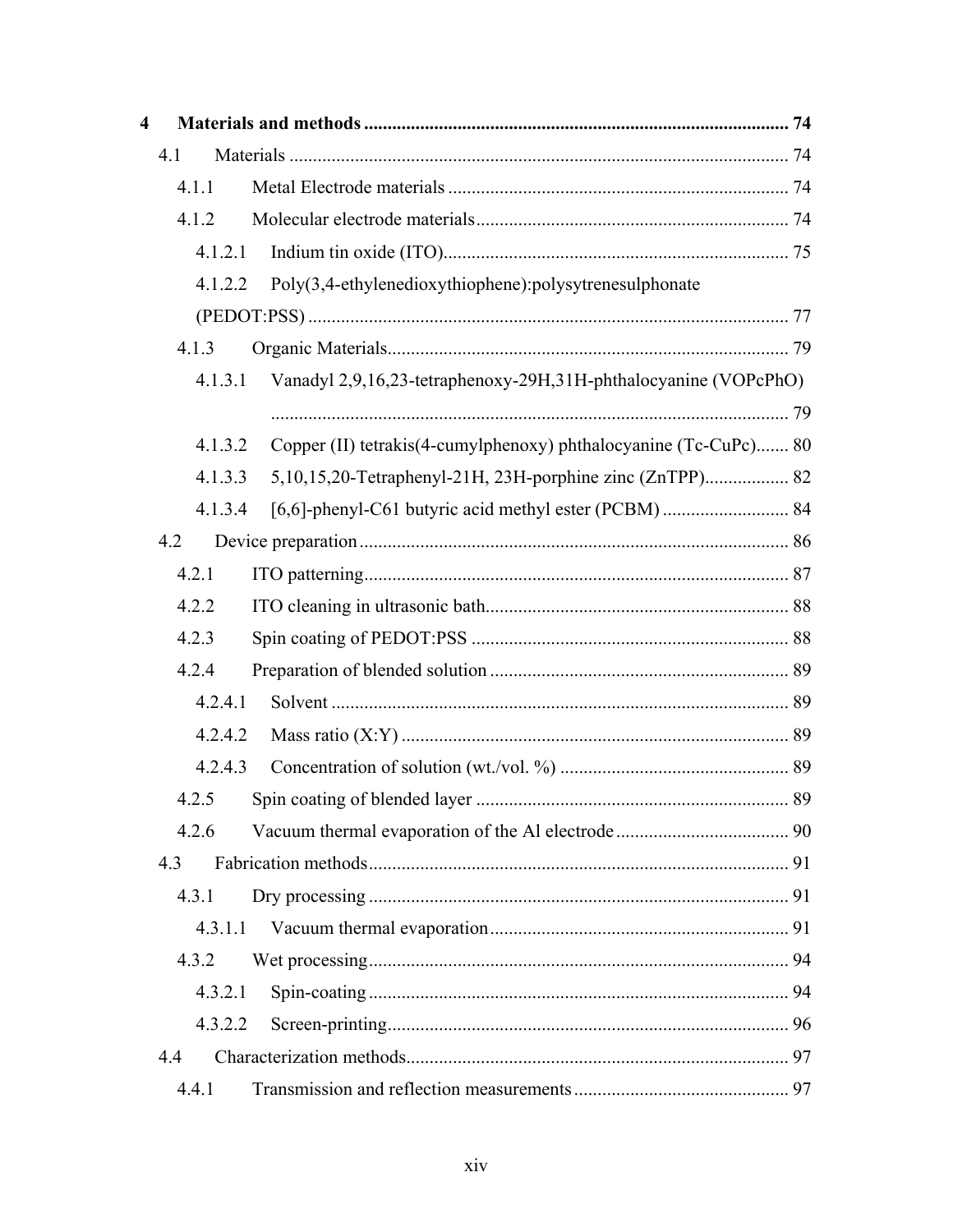| 4.4.2   |                                                                            |  |
|---------|----------------------------------------------------------------------------|--|
| 4.4.3   |                                                                            |  |
| 4.4.4   |                                                                            |  |
| 4.4.5   |                                                                            |  |
| 4.5     |                                                                            |  |
| 5       | Fabrication and Characterization of ZnTPP:PCBM Bulk Heterojunction         |  |
|         |                                                                            |  |
| 5.1     |                                                                            |  |
| 5.2     |                                                                            |  |
| 5.2.1   |                                                                            |  |
| 5.2.2   |                                                                            |  |
| 5.2.3   |                                                                            |  |
| 5.2.4   |                                                                            |  |
| 5.2.5   |                                                                            |  |
| 5.2.6   |                                                                            |  |
| 5.2.7   |                                                                            |  |
| 5.3     |                                                                            |  |
| 5.3.1   |                                                                            |  |
| 5.3.2   |                                                                            |  |
| 5.3.3   |                                                                            |  |
| 5.3.4   | Incident photon to charge carrier conversion efficiency (IPCE) spectra 121 |  |
| 5.3.5   |                                                                            |  |
| 5.3.5.1 | In dark and under AM 1.5G simulated solar spectrum 122                     |  |
| 5.3.5.2 |                                                                            |  |
| 5.3.6   |                                                                            |  |
| 5.3.6.1 |                                                                            |  |
| 5.3.6.2 |                                                                            |  |
| 5.3.7   |                                                                            |  |
| 5.3.8   |                                                                            |  |
| 5.3.9   |                                                                            |  |
| 5.4     |                                                                            |  |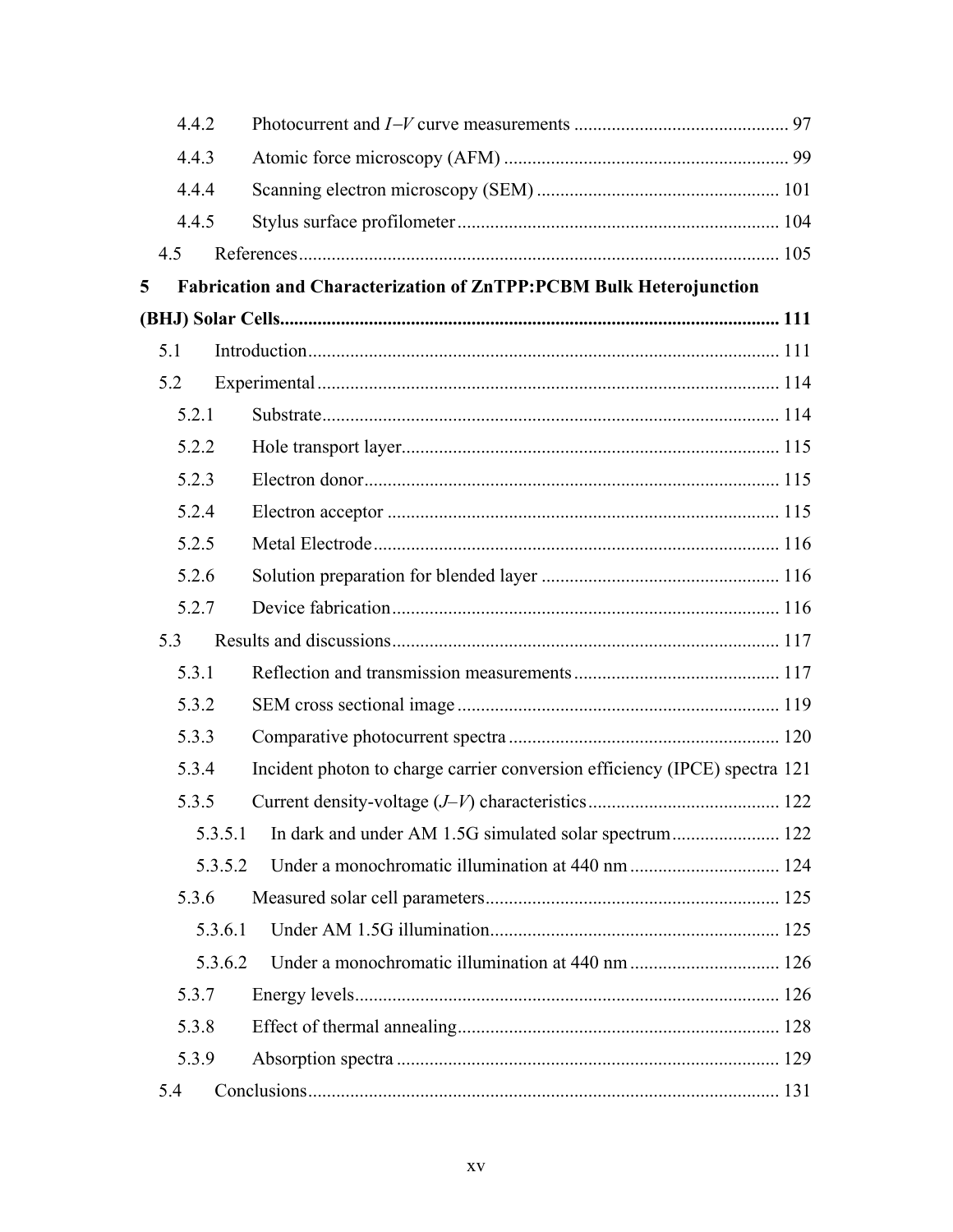|       | 5.5   |                                                                                   |  |
|-------|-------|-----------------------------------------------------------------------------------|--|
| 6     |       | Effect of active layer thickness on opto-electronic characteristics of porphyrin- |  |
|       |       |                                                                                   |  |
| 6.1   |       |                                                                                   |  |
|       | 6.2   |                                                                                   |  |
|       | 6.2.1 |                                                                                   |  |
|       | 6.2.2 |                                                                                   |  |
|       | 6.2.3 |                                                                                   |  |
|       | 6.2.4 |                                                                                   |  |
|       | 6.3   |                                                                                   |  |
|       | 6.3.1 |                                                                                   |  |
|       | 6.3.2 |                                                                                   |  |
|       |       | 6.3.2.1                                                                           |  |
|       | 6.3.3 |                                                                                   |  |
|       | 6.3.4 |                                                                                   |  |
|       | 6.3.5 |                                                                                   |  |
|       | 6.3.6 | Incident photon-to-charge carrier conversion efficiency (IPCE) spectra 150        |  |
|       | 6.3.7 |                                                                                   |  |
| 6.3.8 |       |                                                                                   |  |
|       | 6.4   |                                                                                   |  |
|       | 6.5   |                                                                                   |  |
| 7     |       | Investigation of temperature-dependent electrical properties of p-VOPcPhO/n-      |  |
|       |       |                                                                                   |  |
|       | 7.1   |                                                                                   |  |
|       | 7.2   |                                                                                   |  |
|       | 7.2.1 |                                                                                   |  |
|       | 7.2.2 |                                                                                   |  |
|       | 7.3   |                                                                                   |  |
|       | 7.4   |                                                                                   |  |
|       | 7.5   |                                                                                   |  |
|       | 7.5.1 | Temperature dependent dark current-voltage characteristics 164                    |  |